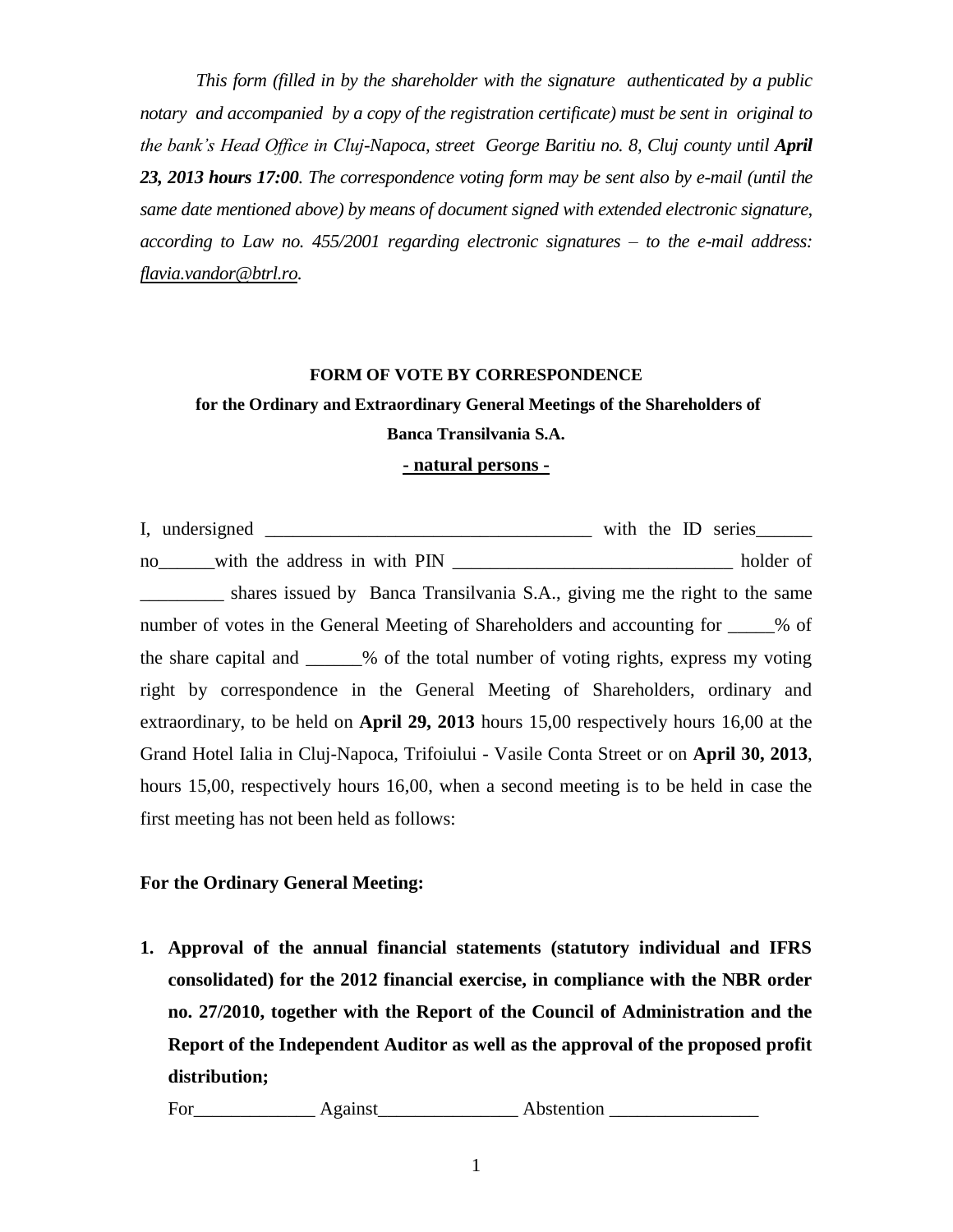**2. Discharge of administrators for the 2012 exercise;** 

For\_\_\_\_\_\_\_\_\_\_\_\_\_ Against\_\_\_\_\_\_\_\_\_\_\_\_\_\_\_ Abstention \_\_\_\_\_\_\_\_\_\_\_\_\_\_\_\_

 **3. Approval of the Budget for expenditure and revenues and the investment plan for 2013 (business plan for 2013);** 

For Against Abstention **Abstention** 

 **4. Setting the remuneration of administrators for the 2013 exercise, including the ceilings for additional remunerations granted to administrators and directors;**

For\_\_\_\_\_\_\_\_\_\_\_\_\_ Against\_\_\_\_\_\_\_\_\_\_\_\_\_\_\_ Abstention \_\_\_\_\_\_\_\_\_\_\_\_\_\_\_\_

**5. Extension of the services agreement signed with S.C. KPMG Audit S.R.L. to audit the bank's financial statements, prepared in accordance with the International Financial Reporting Standards, in compliance with NBR Order no.27/2012, including subsequent modifications, the mandate of the financial auditor being valid until 31.12.2013.**

For\_\_\_\_\_\_\_\_\_\_\_\_\_ Against\_\_\_\_\_\_\_\_\_\_\_\_\_\_\_ Abstention \_\_\_\_\_\_\_\_\_\_\_\_\_\_\_\_

 **6. Approval of the date of May 20, 2013 as registration date (defined as the date to identify the shareholders who are to benefit from dividends and other rights under the GSM decisions).** 

For Against Abstention **Abstention** 

**For the Extraordinary General Meeting**:

**1. Increase of the share capital with the amount of 303.393.911 lei by issuing 303.393.911 new shares, with a face value of 1 leu/share. The increase in the share capital will be carried out by using the following source:**

**a) capitalization of reserves from the net profit of the year 2012 in amount of 303.393.911 lei, by issuing a number of 303.393.911 shares, with a face value of 1**